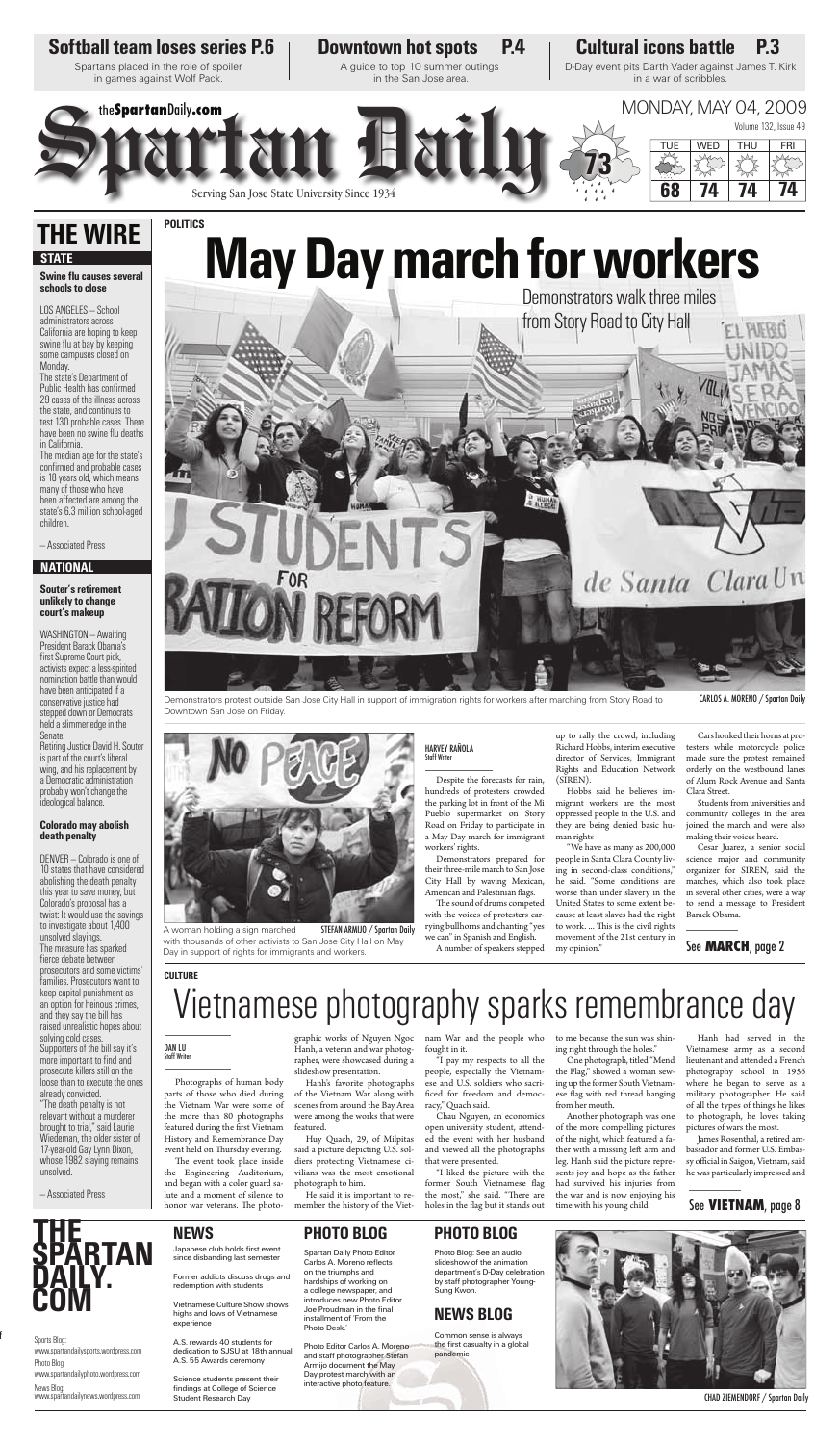# PAGE NEWS MONDAY, MAY 04, 2009

"Obama said that in May, immigration reform would be talked about," he said. "What better way to continue putting pressure on Obama and Congress than marching today."

Juarez said there is enthusiasm and urgency for reform and that it is important to march because it conveys the needs of the community.

"Who doesn't have friends, family members, or neighbors who don't have documents?" he added. "We all know they deserve

"I just think that it's time for this nation to go back to its original values," she added. "We were founded by immigrants yet we keep marginalizing our current immigrants, so things need to definitely change."

a humane pathway to citizenship." Grissel Marquez, an SJSU social work graduate student, said the issues surrounding immigrant workers' rights directly affect many of the people she knows, and the protest should not end at the march.

"This is definitely a start," she said. "It's not a solution but it raises awareness in the community about what's going on to immigrants, not just of Latino descent, but of Asian immigrants and Eastern European immigrants. This is something that a lot of us are affected by."

Marquez said that the U.S. should go back to the values on which the country was built.

Veronica Flores, a social work graduate student, said she came to the march because she is a firstgeneration immigrant and she understands the struggles of immigrant workers.

"We're here to stay and we deserve equal rights," she said. "Our nation needs to realize one way or another that we're not going to be leaving so they should be working with us as well."



### **LGBTQQI**

**Discussion Group**  Co-sponsored by LGBT Resource Center and Counseling Services. Noon to 1:30 p.m. at the LGBT Resource Center. For more information, call 924-6158 or 924-5910.

### **Pregnancy Counseling**

Pregnant? Confused? Need Support? Peer counseling is available every Monday. 10:30 a.m. to noon in the Guadalupe Room of the Student Union and 1 to 3 p.m. in Hugh Gillis Hall, Room 255. For more information, call 376-1233.

### **05** Tomorrow

### SPARTA **MARCH** Juarez: 'We all know they deserve a humane pathway to citizenship'

Left: Maria Carrillo, 17, of Willow Glen High School, joins demonstrators in support of immigrants' rights outside San Jose City Hall on Friday evening.

**Paul Blart: Mall Cop** Moonlight Movie Night 8:30 p.m. at the Campus Village Courtyard. Free admission.

**Spartan Smart Cart** Fresh fruit and veggies. 10:15 a.m. to 3 p.m. in Clark Hall, rain or shine. Contact Luisa Garrett at luisa@postalmodern.com

### **06** Wednesday

**Weekly Discussion** Hangout with globally-minded people, discuss international issues and find out internship opportunities. 6:15 p.m. in the Pacheco Room of the Student Union. Contact Ryan Wu at GSC.SJSU@gmail.com

### **07** Thursday

**Overcoming Stress** Discover some helpful coping techniques and find a little bit of peace. 3 to 4 p.m. in Clark Hall, Room 118 For more information, contact Veronica Mendoza at veronica.mendoza@sjsu.edu

**Third Annual Art Auction** Be the highest bidder at this art auction 5:30 to 7:30 p.m. at A.S. Child Development Center. For more information, contact Fran Roth at 924-6988 or froth@as.sjsu.edu



### **Songs of Robert Schumann**

Vocal Recital 12:30 to 1:15 p.m. at the Music Building Concert Hall. Free admission. Refreshments provided. For more information, contact Joan Stubbe at 924-4673 or jstubbe@email.sjsu.edu

### **Valerie Frankel Book Reading**

Come enjoy an SJSU professor speaking about her book, "Henry Potty and the Deathly Paper Shortage: An Unauthorized Harry Potter Parody." Noon to 1: 30 p.m. at King Library 2nd Floor, Room 225 Contact Toby Matoush at 408-808-2096 or tmatoush@sjsu.edu

**Small Jazz Band** For more information, contact Joan Stubbe at 924-4673 or jstubbe@email.sjsu.edu

Sparta Guide is provided free of charge to students, faculty and staff members. The deadline for entries is noon, three working days before the desired publication date. Space restrictions may require editing of submission. Entries are printed in the order in which they are received. Submit entries online at thespartandaily.com or in writing at DBH 209.

### **04** Today

### **12** Tuesday

### Continued from page 1

Thousands of activists marched to San Jose City Hall on May Day in support of rights for immigrants and workers.

### DO YOU HAVE **WHAT IT TAKES TO LEAD THE MOST ELITE FORCE IN THE WORLD?**

 $V/$ 

As an officer, you'll be proud of who you become a respected leader, one who others will look to when decisions are crucial. You'll get responsibility fast<br>and management skills you'll use the rest of your career - either in the Army or in the civilian world. To find out more, visit your local career counselor, gearmy.com or call 1-800-USA-ARMY.

U.S. Army San Jose East **Recruiting Station** 2326 McKee Road San Jose, CA 95116 408-259-7185



ARMY STRONG."



Campus police detains Robert Martinez who, according to Sgt. Robert Noriega, attempted to steal a bicycle near Duncan Hall on Wednesday afternoon. SANDRA SANTOS / Spartan Daily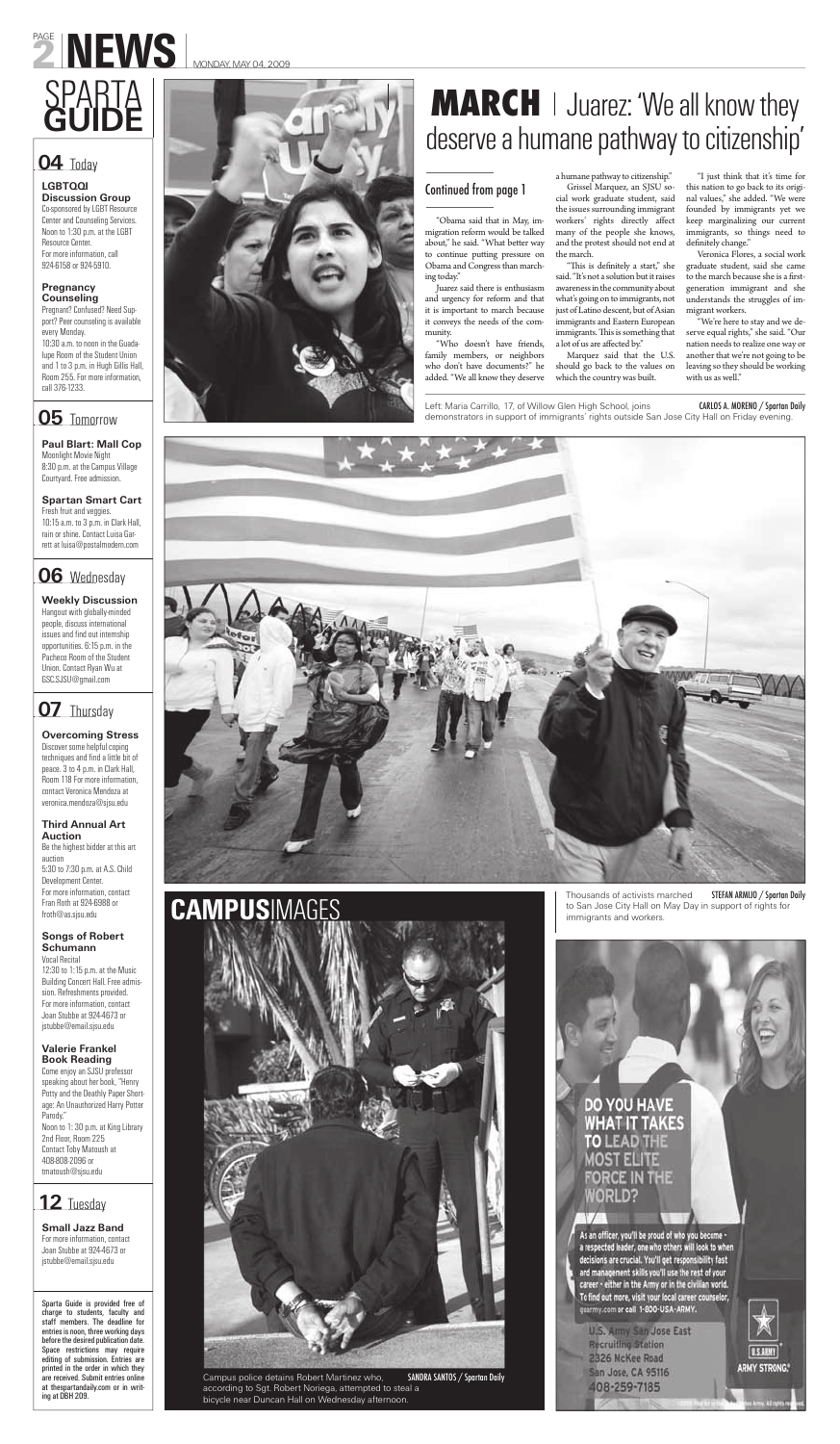## MONDAY, MAY 04, 2009 **NEWS** Cultural icons clash on D-Day battlefield

### Staff Writer

Halloween arrived a few months early for some students on Thursday night when SJSU's animation club hosted D-Day.

SJSU animation and illustration students playing characters such as YouTube sensation Hard Gay, Darth Vader, Ivan Drago from "Rocky IV" and Father Time performed skit battles for D-Day, a fake drawing competition.

Participants in room 218 of the Art Building were frantically preparing skits, putting the final touches on costumes and practicing lines before performing in front of more than 100 people who packed the room to watch D-Day.

"It's pretty simple, but it ends up being mass confusion and chaos because no one really knows what they are doing, and they've only practiced an hour before hand," he said. "It's kind of like an artistic release of craziness before the end of the semester."

Amy Seaver, a senior animation and illustration major who played Corpse Bride from the film of the same name, said D-Day is where one character or group of characters versus another comes on stage, does a skit and settles their differences with a 30-second draw off of the previous round's loser sitting in the middle.

> program co-coordinator. She played Other Mother from the film "Coraline" versus Courtney Granner, the other co-coordinator of the program, playing Carl Fredricksen from Pixar's upcoming animated film "Up."

The crowd's eruption in laughter peaked when a participant

Seaver said the audience judges the winner based on who gets the loudest applause.

> Another battle in the show pitted Father Time against a random walk-in student. Father Time put a time stop on the student to win the draw off, but help came from another random student who saved the student frozen in time with a Rockstar energy drink.

John Clapp, an animation and illustration assistant professor, said he had similar feelings about the craziness of D-Day.

a little fun," he said. "It's craziness pretty much. It's not strictly scripted. It's a lot of improv."

"It's part WWE Wrestling, part 'Iron Chef,' and then you mix in drawing and animation students and craziness ensues," he said.

The first skit competition fractured science fiction realms when the cast of the original "Star Trek" battled Darth Vader.

One skit from Alice Carter, SJSU's animation and illustration

Hirt was not the only one who felt this way. Breslin also said D-Day causes creative juices to flow.

came out with Granner as young Russell, a wilderness explorer, from "Up."

Granner, who played the role of the old man from "Up," acted the part by walking around with his cane and repeatedly saying "No" to everything.

> "The other good part about program really special," he "This is what makes the ally friendly with everyone and there is good morale in the program and that's really where a lot of it comes from. They spend a lot of time together late at night and it leads to crazy ideas like this."



Marleah Edwards, an animation and illustration major, plays the character Carmen Sandiego during D-Day event held at the Art Building on Thursday evening.





Steve Hirt, president of the SJSU animation club, plays a character and competes in drawing dual during D-Day event held on the second floor of the Art Building on Thursday evening. YOUNG-SUNG KWON / Spartan Daily

Shea Breslin, a senior animation and illustration major pants have played WWE wrestler Hulk Hogan, Indiana Jones and the banana from the "It's Peanut Butter Jelly Time" Internet video. "It's kind of a thing to kind of let our hair down and just have

Kevin Maier, a junior animation and illustration major who dressed up as The Joker from "The Dark Knight," said, "It is a lot, a lot of fun for everyone involved. It's a really great way to blow of some steam and laugh and have a great time."

and emcee for the event, said in D-Day is that a lot of times these said. "You don't do something previous D-Day events, partici-antics go on behind closed doors like this unless everyone is rebecause we have to put it in our animation," he said. "We have to act things out. We get a little silly to get these crazy creative ideas and today we just do it with each other and have it in front of everyone else."

Steve Hirt, a junior animation and illustration major playing Captain James T. Kirk from "Star Trek," said another benefit of D-Day, aside from blowing off steam, is practice in animation for the students.

"Animators in themselves, we have to be imaginative and creative and stuff like that," he said. "This kind of just further emphasizes our use of creativity in a more free form way than we are usually use to. Usually we are on set guidelines on how we use our creativity. This is just kind of a creativity explosion."

Clapp said the reason this event happens is because of the students, not the faculty.

Kevin Maier, a junior animation illustration major, is playing character Joker from the Batman movie during D-Day event held at the Art Building on Thursday evening.

YOUNG-SUNG KWON / Spartan Daily



### $\star$  Your Best Choice For Summer Storage!  $\star$



- . Only blocks from SJSU!
- The best storage rates
- · \$20 referral bonus
- Access 7 days a week

<sup>®</sup> Easy sign up

### 995-0700

850 South 10th St, San Jose (between 10th & 11th, under 280 Fwy)

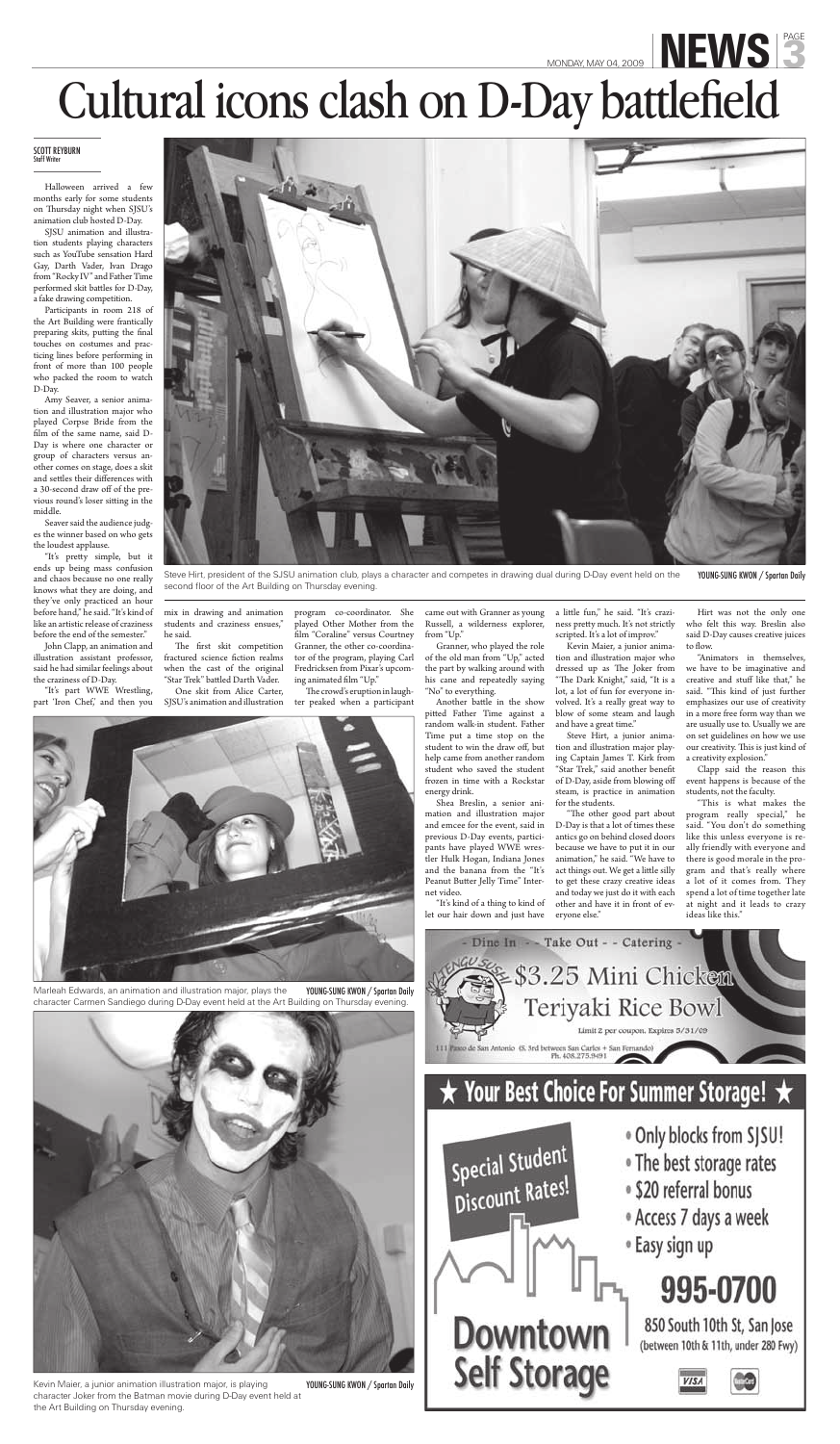When I'm not feeling particularly dainty and my stomach rumbles for a little butchery, there's a spot I like to go to.

The half-pound Angus Burger, served at the Naglee Park Garage on East San Carlos at 11th Street, is a refuge from my life as a starving college student.

After more than a year of munching more than I can count, I feel qualified to divulge key facts about this burger. The meat is chuck quality and never, ever will have a piece of plastic-covered American cheese ruin it.

For around \$10, one can savor this pleasure piled high with your choice of toppings, anything from blue cheese to caramelized onions. I recommend them all.

The first bite is rough because it's hard to open your mouth wide enough while making sure the burger stays intact. If your juggling act fails, don't panic. It's perfectly acceptable to resort to a knife and fork.

It's cooked-to-order on a castiron grill, a spectacle easy to watch — with a cold brew in hand from a seat at the bar.

Take this tip from me: When you walk up to the register, order it rare. It might be one of your only chances as a college student

to have confidence in the quality of meat. The burger is served with

The restaurant is situated on a plot where an old gas station and garage once operated. Today, it pays homage to local bicycle culture and neighborhood art.

tered with unlocked bicycles and the sound of live music bursts from the side garden where more seating is available. The building is so small that

thick-cut fries and a small pot of homemade ketchup. The ketchup is great, but this is one of the few burgers I can eat without it.

it only fits about eight tables, so there isn't any need to worry about flagging down a waiter. The only problem with the restaurant's size is that you might have to wait in line.

The employees, on the other hand, are mainly SJSU students. I often run into them hanging out at the restaurant, even when they aren't working.

This burger keeps me coming back, not only because it's delicious, but because the restaurant captures that friendly, neighborhood vibe that is so hard to find in Downtown San Jose.

If you play any brass instrument, a saxophone, any kind of percussion instrument, or have color quard experience, then becoming a member of the SPARTAN MARCHING BAND is for you!

Receive TWO units and PRIORITY REGISTRATION PRIVILEGES (if you let the band director know before May 4, 2009 that you will definitely be part of the band in the fall, you will get to register for fall classes DAYS before the rest of the SJSU campus community. You will get EVERY class you want!)

During the fall semester, the Marching Band class (Music 156) meets MWF from 3:45 PM to 6:15 PM.

Enjoy one free trip each fall, free admittance to football games, parties and the opportunity to make tons of new friends.

Call Band Director Scott Pierson at (408) 924-4643 or come to MUSIC 108 for more information.



Even if you think you have a large appetite, bring a friend. No matter how ravenous I think I am, I've always needed a bit of help to clean my plate. If you go alone, that's OK too, because the staff is really friendly and they might even drink a beer with you.

I know I'm a girl, and this stuff might matter to me more than it should, but the ambiance of the place makes it all worth it.

If you stop by in the summer, the front of the restaurant is lit-

And there's no better way to explore downtown's art scene

> To keep things fresh, the restaurant usually changes the menu every few months, but don't worry, the burger is always on it. It's that popular.

Although seats are usually stocked with patrons from the nearby Naglee Park neighborhood, I occasionally find a new friend in an SJSU student who wanders into the place.

This all-female roller derby team knows how to put on a show. With names like Booty Vicious, Mistits and Aim DeKill, these girls will hit, whip and shove their way for a win. The Roller Girls are just the right mixture of violence, athleticism and sexiness. The downside? Averaging about two bouts a month, there aren't nearly enough games in the season. You can catch them in action at San Jose Skate.

### Big, bulky burger beckons buddies and beers

### **HOLLY SZKOROPAD**<br>Staff Writer

### **NAGLEE PARK GARAGE** 505 E. San Carlos St. **ANGUS BURGER**



### **RECRUITING MUSICIANS FOR SPARTAN MARCHING BAND FALL 2009**

DILY SZKO

It's easy to get lost in this fiveacre oasis. Among the hundreds of different kinds of roses and thousands of shrubs, this garden is a delight to the eye during the spring and summer months when flowers are in full bloom. Feeling stressed or frazzled? Make your way to the corner of Naglee and Dana avenues and get your zen on.

It's that time of year again. While many students have started to pack up their belongings for the break, a select few of us will actually stay and play in San Jose during the summer months.

> I know, I know. The Beach Boardwalk isn't in San Jose. In fact, an entire mountain range stands between downtown and Santa Cruz. But through the magic of transportation, all one has to do is hop on a bus (the Highway

Before you start complaining about how there's nothing to do in downtown, why don't you peruse this list of things to do in San Jose. Most choices are within walking distance of campus, while a few require jumping on a bus.

This summer, the Boardwalk plays host to fireworks, live music, circus acts and rides. If you're brave enough to take a dip into the ocean, more power to you. I don't trust any ocean whose sea foam is the color of dirt.

### **1) South First Fridays**

San Francisco may have the SoMa district, but San Jose has the SoFa district (you know, that stretch of South First Street where all the galleries and nightclubs are located). While SoFa may forever live in the shadow of SoMa, the powers that be have tried to make this the bustling art hot spot of the South Bay.

than taking a stroll down South First Street every first Friday of the month. Starting at 8 p.m., galleries, coffee houses and lounges open their doors to the public. These venues host art exhibits, live music and light refreshments all for the low, low price of free.

> I've gotten great deals on all my flea market treasures and nothing has fallen apart on me yet. Yes, it's a little awkward to explain why my bed comforter depicts a panda munching on bamboo leaves, but I reiterate, it was a good deal and after three years, it still keeps me warm at night.

### **2) San Jose Giants**

### **ANDREA FRAINIER**<br>Opinion Editor Opinion Editor

Buster Posey, Angel Villalona, Madison Bumgarner, Brandon Crawford, Nick Noonan and Tim Alderson. Do the names of these baseball players sound familiar? If not, I suggest making your way to Municipal Stadium and checking out your San Jose Giants — soon. If you wait too long, the only way you'll see them is by making the trek to AT&T Park.

### **3) The Blank Club/VooDoo Lounge/Johnny V's**

OK, I'll level with you. Downtown San Jose isn't exactly known for its music scene, but these venues are doing their part to keep local music alive, all at affordable prices. Whether you're into indie, metal, rock, hip hop

or reggae, these clubs are sure to host a homegrown band you can bob your head to. Honorable mention goes to **Nickel City Arcade**, which hosts all ages concerts for those who don't have their McLovin fake ID.

### **4) Silicon Valley Roller Girls**

### **5) San Jose Museum of Art**

For the past four decades, the San Jose Museum of Art has been serving up culture in the heart of Downtown San Jose. Its permanent collection boasts a wide spectrum of art from the 20th and 21st century, including paintings, sculptures, photography and mixed media art.

Currently, visitors can scope out "The Prints of Andy Warhol," an exhibit featuring the work from the man who made Campbell's tomato soup famous. Insider tip: On May 10, the museum celebrates its 40th anniversary with free admission.

#### **6) San Jose Municipal Rose Garden**

### **7) Santa Cruz Boardwalk**

17 Express picks up at San Fernando Street), and an hour later you'll be at the beach.

### **8) ComedySportz**

It's like "Who's Line is It Anyways," but without Drew Carey. Talk about the best of both worlds. This interactive improv show is sure to deliver a laugh without breaking the bank (tickets range from \$10 to \$15). Performing two shows on Friday and Saturday nights, it's your choice if you want to catch the familyfriendly show or the adult-orientated show.

### **9) The Theater**

OK, before you completely skip over this bullet point because the word "theater" conjures up thoughts of men in tights reciting five-minute long soliloquies, hear me out.

From opera, to plays, musicals, symphonies and ballet, Downtown San Jose has it all. And because of the slow economy, and the fact that you are a student, deep discounts can be had for all of these events. Aren't you lucky?

Whether you're into an intense drama, light-hearted comedy, extravagant dance sequences or girls in skintight tights, give the theater a shot. You might be pleasantly surprised.

**10) San Jose Flea Market** 

Confession time; many of my possessions have come from this flea market. I've bought dishes, artwork, bamboo plants, car accessories and a blanket from this bargain paradise. And, surprisingly, I don't regret it.



## PAGE **A & E** MONDAY, MAY 04, 2009

### **DOWNTOWN LOWDOWN**

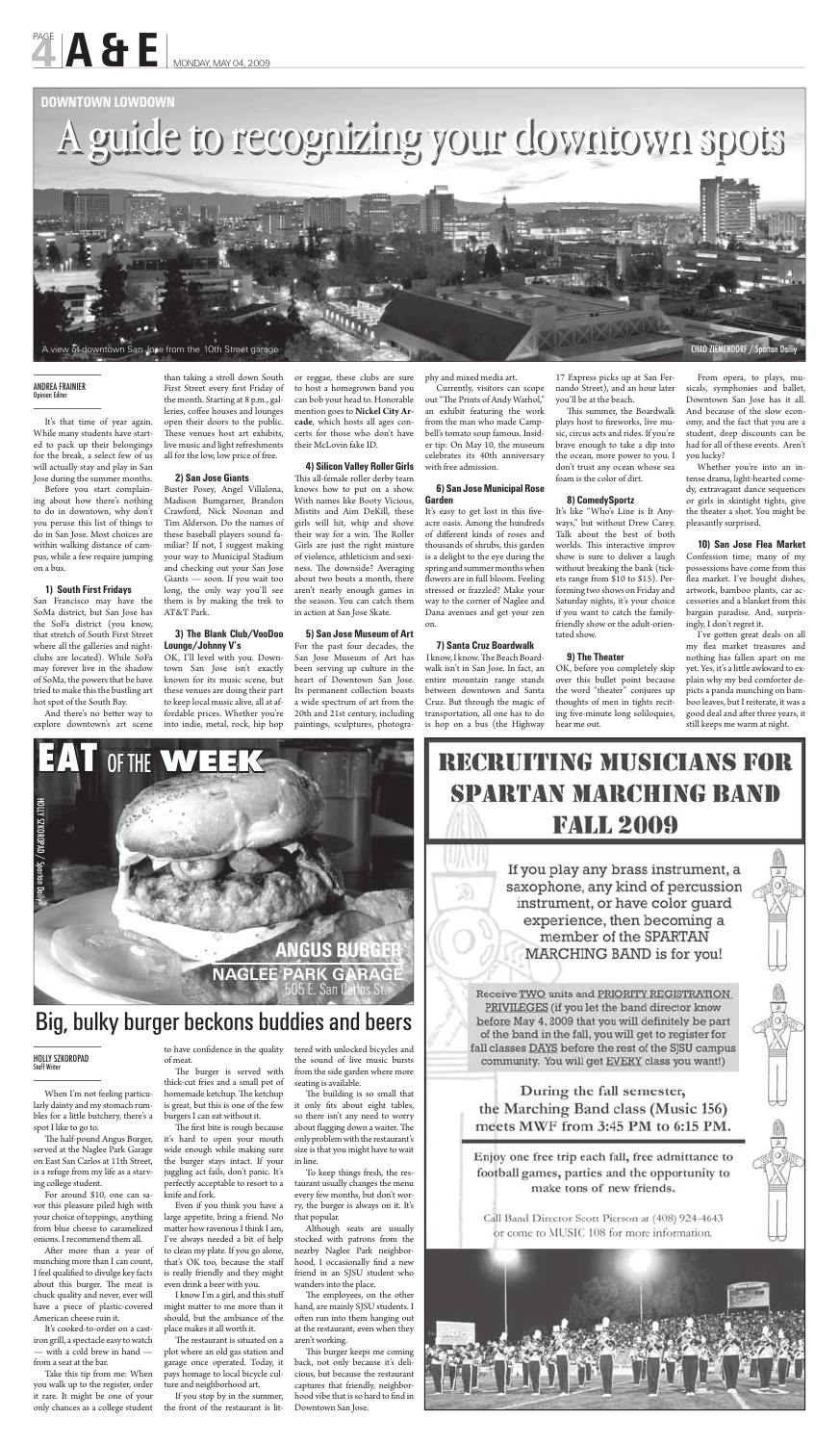### **HARVEY RAÑOLA**



Sheikh Alaeddin Elbakri lectured students about the misconceptions of the Islamic religion as part of Islamic Awareness Week on Thursday night.

a better understanding of Islam.

Students filed in and out of Washington Square Hall on Thursday night to hear what Sheikh Alaeddin Elbakri had to say about life's purpose.

The lecture, titled "The Purpose of Life," was hosted by the Muslim Students Association and was the last event of this year's Islamic Awareness Week, which was held from April 27 to May 1.

Elbakri spoke to students about the various reasons most people are uncomfortable with questioning the purpose of life.

Elbakri, a speaker from Saratoga's West Valley Muslim Association, said part of his purpose was to put a human face on Islam and to dispel some of the misconceptions surrounding the religion despite having limited resources.

"If they attend more they'll get to know us more," Ibrahim said. "I think every educated person should know a little bit about every religion and not just Islam.

After the intermission, he opened up the forum for a Q-and-A session where students asked questions ranging from

"I hope I come across as genuine and not preaching," he said. "The most common face (of Islam) has nothing to do with terrorism or violence. We've been demonized so much, to the point where people think, 'Are they even human?'"

"You have to realize that you cannot characterize a whole religion based on the actions of a few individuals," said Alia Ibrahim, a senior liberal studies major. "I think that's the most important thing."

She said she hopes that non-Muslim students who attended the lecture will come away with

"Thankfully we haven't faced a lot of racism," she said. "But a lot of people have curiosities about a lot of things … so the main point of Islam Awareness Week was just to educate."

In the spirit of the week's events, Elbakri tied several of the topics in his lecture back to many of the teachings found in the Quran.

The program showcased Vietnamese culture and history through a variety of musical performances, films, dance numbers, theatrical skits and fashion shows.

Elbakri ended his lecture by inviting Muslim students to pray with him and non-Muslims to observe.

alcohol consumption to religion's place in a liberal society.

Laila Tayler, a freshman international business major, said she came to the event to remind herself of her commitment to her faith.

"I thought it was perfect timing," she said. "So much was going on, and I thought this was a great way to stop everything and remind myself of what my purpose in life is."

Hafsa Sayyeda, the association's event coordinator, said she would have liked it if there were more attendees at the event, and she hoped students who attended would have asked more questions during the week's events.

Elbakri said he is disappointed that he sees so many negative images of Islam in the media, and that he appreciates Muslim Student Association's efforts in putting together Islam Awareness Week.

"This event is very important because it brings diversity to the campus atmosphere, in terms of culture and student activities." he said. "The members that are in it get to participate and learn a little bit more about their culture, and at the same time we get to share our culture with other members of the school and the local community."



### MONDAY, MAY 04, 2009 **NEWS** Vietnamese Culture Show promotes ethnic diversity

### **JUSTIN PERRY**<br>Staff Writer

"Quite frankly, it's very difficult to face all of (the negative images of Islam in the media)," he said. "When kids are in college, they have an open mind. Maybe it's a good time to talk to them now."

Brilliant color and music lit up the Morris Dailey Auditorium stage on Saturday night with the Vietnamese Culture Show, hosted by the Vietnamese Student Association.

The documentary was directed by musician Justin Dillon from the Oakland band Tremolo. The film is in a "rockumentary" format that combines undercover footage revealing the human slave trading industry and music from artists such as Ashley Judd, Matisyahu, Talib Kweli and others.

Dillon said he was first exposed to human slavery while he was in Russia. He said he discovered a number of women were tricked into slavery by men promising a well-paying job abroad.

Wanting to call attention to the problem, Dillon made "Call+Response" with the help of other musicians. Dillon said the film's goal is to help create a modern abolitionist movement.

According to the film, 17,000 people sold into slavery are

"Every year it's part of a tradition that we do a culture show," said Triet Hoang, an SJSU alumnus. "We are a cultural club, so this is just the right thing to do. It gives the people who come to watch the show an opportunity to learn a little bit about the Vietnamese culture."

Hoang said the majority of the performers and organizers in the show were SJSU students, but the show also included some friends and alumni.

Each part of the program focused on a different aspect of Vietnamese culture. Some musical performances were coupled with videos and slideshows that showed the horrors of war or the plight of refugees in Vietnam, while other performances had a more light-hearted tone.

A breakdance routine choreographed by Andre Pham added a comedic element to the show, and a fashion show, with Eastern-influenced designs by Cory Couture, displayed colorful and silky women's fashion.

Hoang said there are many important reasons why the club puts on this show every year.

"First, we want to promote the Vietnamese culture," he said. "Also, we want to give the people who put the show together an opportunity to gain leadership experience, because it takes a lot of time and effort to put this show together."

Trinh Ngo, a freshman mathematics major, said that she and her friends spent a great deal of time working on the show.

"Actually, there is a lot of practice put into these performances," she said. "I think it's going to be a great turnout."

Hoang said there are many important benefits to being involved with the Vietnamese Student Association.

"It's an opportunity to meet new people, make new friends," he said. "It's also an opportunity to build my leadership skills, my communication, my management, my organizational skills and all of that together is very rewarding."

Tran said the promotion of cultural diversity in the SJSU community was a vital aspect of this performance.

### 'Rockumentary' responds to human slave trade

Girls sold into slavery will have their hymens re-sewn so they can be repeatedly sold as virgins, according to the documentary titled "Call+Response."

More than 400 students watched "Call+Response," a documentary about the human slave trade, on Tuesday in the Student Union.

Maritsa Hernandez, a junior behavioral science major, said people in the U. S. need to do more to combat human slavery.

"I am somewhat disappointed because I didn't know it was this bad," she said. "We as a society need to work together to help these people out."

brought into the U.S. every year and 27 million people in the world are slaves.

"It feels wrong to even call it an issue," Dillon said. "It's human beings selling human beings. You realize 147 years from the Emancipation Proclamation and most of us here in the United States have no idea that there's likely millions of people being traded and sold even here in the states."

Dillon said the slave trade exists not because people are evil, but because of the money that can be made. The film said three women purchased for \$1,000 can earn more than \$700,000 in one year through prostitution in the U.S.

Many girls who are forced into slavery are used as prosti-

tutes, Dillon said.

He also said that law enforcement and the judicial system do not have the tools to identify when human trafficking is occurring, and that the average age of people forced into prostitution is 13 years old.

"Why aren't we punishing the Johns, why do we punish the prostitutes," Dillon said.

Maria Marquez, a senior psychology major, said she was surprised by the young age of girls sold to be sex slaves. The documentary stated that children are sold into slavery as young as 3 years old in order to insure they don't have HIV.

"It's just hard to visualize a 3-year-old having to do that or being coerced into it," she said.

Children as young as three sold into slavery, documentary says

**MICHAEL LE ROY**<br>Staff Writer



Justin Dillon, a musician and director of documentary "Call and Response," answers a question from an audience member about his movie at Barrett Ballroom inside the Student Union on Tuesday evening.



Box Office: 408.288.2800 or www.balletsanjose.org



write *CHOUY* next chapter with<br>*Alpha Xi* Delta!



Alpha Xi Delta wishes SJSU students good luck on final exams!

We look forward to joining the campus community in the fall.

To learn more about AEA and our sorority's recruitment efforts at SISU, visit www.sjsu.alphaxidelta.org, join our Facebook group "Alpha Xi Delta at San Jose State University", or contact Mel Ramsey at mramsey@alphaxidelta.org.

Alpha Xi Delta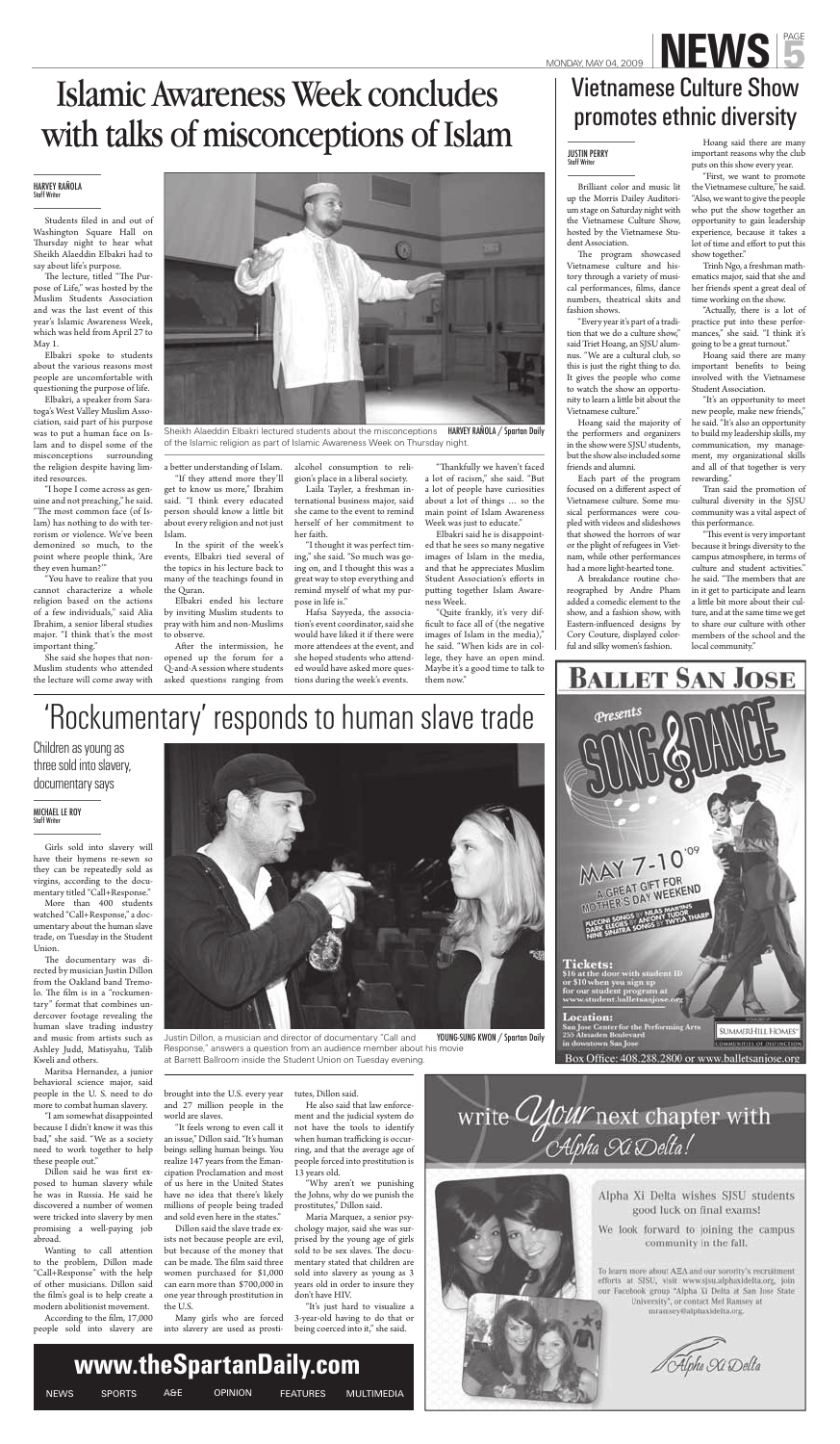After dropping game one of a doubleheader in a 14-inning affair, the Spartans softball team again went into extra innings for game two.

The Spartans would get the better of the Nevada Wolf Pack for game two, as Alex Stange's RBI single up the middle prompted Nicole Wells to be sent home from second base, setting up a play at the plate that would decide more than just the winner.

Wells slid just as the ball reached the Nevada catcher, who never collected the ball cleanly to apply a tag, allowing Wells to score in a cloud of dust.

The dust also cleared on topseeded Nevada's standing in the Western Athletic Conference tournament. The loss dropped Nevada to second place for the tournament and denying them a

### first-round bye.

"I was just going to swing as hard as I could and put the ball somewhere in the outfield," Stange said. "I knew as soon as I hit it that it was a good, hard hit and when I saw it was going up the middle I knew she wasn't going to have a play."

> The home run of the day for either team came in the 13th inning. Wolf Pack outfielder Brittany Puzey ripped a Pridmore pitch

over the right field wall, giving Nevada a 3-2 lead.

"Do I cherish the role of being a spoiler? No. I want us to be in their position next year," said Spartans' head coach Peter Turner. "I think the best team won. We put them in trouble more than they put us in trouble."

> "The home run really upset me because I thought that was going to be the end of the game," Pridmore said. "Coming back after the home run, it was really frustrating because I felt like they were getting my timing down and I was nervous we weren't going to win."

Starting pitcher Elyssa Fox threw 10 shutout innings for the Spartans in the first game, surrendering six hits.

> In the bottom of the 13th inning with two outs, Spartans' Breanna Lopez singled to right center. Alyssa Sulay pinch-ran for Lopez, then stole second base.

The ball squirted away from the Nevada second baseman on the throw from the catcher and Sulay broke for third, sliding in safely as the ball skipped past

Fox and Amanda Pridmore, pitcher of game one, both pitched complete games — a far cry from Friday night's performance that ended in a 17-0 loss to Nevada.

> The Spartans end the regular season with a 6-15 conference record.

"Sure we had a bad game, but we bounced back," said captain Kelli Fangonilo. "We played great defense and had great pitching."

## PAGE SPORTS MONDAY, MAY 04, 2009

### **SOFTBALL** against Wolf Pack EXPLANATION FIRST-TOURING COMPANY<br>First-round bye.

Pridmore threw 14 innings, giving up 11 hits and five earned runs in game one of the doubleheader, taking the loss and dropping her season record to 8-12.

### **ADAM MURPHY**<br>Special to the Daily Special to the Daily

"I didn't do the greatest on Friday, so coming out Saturday I kind of had to prove myself a little bit more," Pridmore said. "I was under a little more pressure than I normally would have been."

the third basemen on an errant throw from the center fielder. Sulay scored on the frantic play, tying the game.

Nevada responded in the top of the 14th with two runs on four hits. This time, the Spartans had no answer, going quietly in the bottom of the 14th for the loss.

"Until today we haven't clicked," Turner said. " … When you have injuries like we did, you have to push those aside and others have to step up. It took us a while to adjust and for our young kids to step up."

## **Classifieds**

### **HOUSING**

**SJSU INTERNATIONAL HOUSE**  \*One block to campus \*US & International students \*Safe, Friendly, Homelike \*Intercultural Experience \*Computer Lab/ Study Room \*Student Kitchen \*Wireless Internet Access \*Assigned Parking (fee) \*One semester contract. Apply now! 360 S. 11th Street, 924-6570 or sjsu.edu/ihouse

### **EMPLOYMENT**

**STUDENT WORK (NEAR** 

**SJSU)** As featured in the Wall Street Journal in August 2008. \*\$17.70 BASE-appt. \*FLEXIBLE SCHEDULES \*No experience necessary \*Training provided \*Customer sales/ service \*Scholarships awarded annually \*Internships possible \*Some conditions apply \*All majors may apply CALL FOR INTERVIEW (408) 866-1100 (650) 940-9400 (510) 790-2100 www.workforstudents.com/ sjsu

**EXCITING OPPORTUNITY**  Part-Time Personal Assistant to Silicon Valley entrepreneur, South Fremont, private residence. Must have positive attitude, strive for excellence, be detail oriented, and open to learning. Approximately 15-25 hours a week to start, flexible times. Attractive compensation, \$15-\$20/ hour based on experience. Send resume to ksenff4@hotmail.com

**FOR RENT**

**CLASSIFIED AD RATE INFORMATION** Each line averages 25 spaces. Each letter, number, punctuation mark, and space is formatted into an ad line. The first line will be set in bold type and upper case for no extra charge up to 20 spaces.

| <b>TUTOR NEEDED</b><br><b>EARN EXTRA MONEY Stu-</b><br>Beginning Visual Basic 2008<br>dents needed ASAP<br>programming skills. Ability to<br>Earn up to \$150 per day being<br>teach. 1-2 hours per week. On<br>a mystery shopper<br>Campus. \$25/ hr. Ben (650)<br>No Experience Required<br>533-8298<br>Call 1-800-722-4791 |                            |        |   |        | <b>3 BEDROOM NEAR SJU \$</b><br>1800<br>tammy_5252@yahoo.<br>com (408) 661-1096 |   |                    |                                         |   |                                                                                                              |   |        | \$3.00 EACH ADDITIONAL DAY.<br>• RATES ARE CONSECUTIVE DAYS ONLY. • ALL<br>ADS ARE PREPAID.<br>• NO REFUNDS ON CANCELLED ADS. | at Grecht tag<br><b>All September</b><br>da Pontan in Chili<br>an maga bahasa y<br>41. Physical press<br>t. Ur Sokset<br>43 N A L<br>de Winternetter<br>Azir î Caliberto (n.<br>6、雪花英雄是大风。<br>48. Apone the<br>Michael Andrew Wilson<br>520 (100 - 100 -<br>Standard Composition | u med 1<br>. .<br>4.06.56.56<br>Buha.<br>iauan r<br>at a Ac<br>Collaboration and<br>A Stevenstrumbul<br>计实际设计<br>fi Gegaa wa<br>die januaries | 计定式放电<br>As the proportion<br>٠<br>والمستحدة المركزة المرتكب <sup>من</sup> المقا<br>Declare Search<br>140 Supervis<br>41 Keskuttouren<br>43 toxCals.<br><b>ART Limits</b> Card |                                                                                                                                                                                                                                                                                                                                                            |                                                                                                                                                                                                                             |                                                                                                                                                                                                                           |                                                                                                                                                                                                                               |
|-------------------------------------------------------------------------------------------------------------------------------------------------------------------------------------------------------------------------------------------------------------------------------------------------------------------------------|----------------------------|--------|---|--------|---------------------------------------------------------------------------------|---|--------------------|-----------------------------------------|---|--------------------------------------------------------------------------------------------------------------|---|--------|-------------------------------------------------------------------------------------------------------------------------------|----------------------------------------------------------------------------------------------------------------------------------------------------------------------------------------------------------------------------------------------------------------------------------|-----------------------------------------------------------------------------------------------------------------------------------------------|--------------------------------------------------------------------------------------------------------------------------------------------------------------------------------|------------------------------------------------------------------------------------------------------------------------------------------------------------------------------------------------------------------------------------------------------------------------------------------------------------------------------------------------------------|-----------------------------------------------------------------------------------------------------------------------------------------------------------------------------------------------------------------------------|---------------------------------------------------------------------------------------------------------------------------------------------------------------------------------------------------------------------------|-------------------------------------------------------------------------------------------------------------------------------------------------------------------------------------------------------------------------------|
|                                                                                                                                                                                                                                                                                                                               |                            | 6      |   | 4      |                                                                                 |   | <b>SUDOKU</b><br>8 |                                         |   | <b>Need a Roommate?</b><br>Need a Job?<br><b>Need a Roommate</b><br>with a Job?<br>Spartan Daily Classifieds |   |        |                                                                                                                               |                                                                                                                                                                                                                                                                                  |                                                                                                                                               |                                                                                                                                                                                | FREQUENCY DISCOUNT: 40+ consecutive issues: 10% discount<br><b>SJSU STUDENT RATE: FREE</b><br><b>STUDENT ID REQUIRED.</b><br>Ads must be placed in person in DBH 209 from 10 AM or 3PM.<br>Not intended for businesses and/or other persons.<br>Frequency discount does not apply.<br>www.thespartandaily.com                                              | ジーム とうせいし<br>90 minuttery out<br>97 NG 542<br>rat Guner Strogs surg.<br>۷ - م<br>sa Ang<br>s informação em<br>$\cdots$<br>te su site based and<br>sa Brigani<br>ral de versiones consta<br><b>DOWN</b><br>2. Computar mason | 12.ACT<br>10.000 tallibum.<br>ta mendeba<br>12 Bandagen,<br>10.099.000<br>at the con-<br>20 Meets to 200<br>zal Powertowan<br>わぶせんと<br>4 1 22 0 7 4<br><b>ILL ASSAUTE</b><br>2世紀以前 50分<br>2005 (Partidos)<br>ALC: General | エンジントリッション<br>AC Make Chanks<br>AS IN NEW CONSTRUCTION<br>si Consul<br>socoetate<br>to Loggi Loc<br>521.8069<br>na Padagona<br>υъ.<br>Made Care Purse<br>nech a espre an<br>st Prsie<br>bookstating the<br>الوصاحب وأجؤل فالد |
|                                                                                                                                                                                                                                                                                                                               | 7<br>6<br>4<br>5<br>8<br>9 |        |   |        |                                                                                 |   |                    | <b>Previous Puzzle</b>                  |   |                                                                                                              |   |        |                                                                                                                               |                                                                                                                                                                                                                                                                                  |                                                                                                                                               |                                                                                                                                                                                | 2. August 1991<br>3. Melson                                                                                                                                                                                                                                                                                                                                | 11<br>se frei in pre-                                                                                                                                                                                                       | Tall and                                                                                                                                                                                                                  |                                                                                                                                                                                                                               |
|                                                                                                                                                                                                                                                                                                                               | 3                          | 5<br>4 | 9 | 5<br>2 |                                                                                 | 9 |                    | 8                                       | 9 | 5.<br>6                                                                                                      |   | 9<br>8 | 5                                                                                                                             | 3                                                                                                                                                                                                                                                                                | 8<br>9                                                                                                                                        | 6                                                                                                                                                                              | <b>DISCLAIMER</b><br>The Spartan Daily makes no claim for products or services<br>advertised below nor is there any guarantee implied. The classified<br>columns of the Spartan Daily consist of paid advertising and<br>offers are not approved or verified by the newspaper. Certain<br>advertisements in these columns may refer the reader to specific |                                                                                                                                                                                                                             |                                                                                                                                                                                                                           |                                                                                                                                                                                                                               |
|                                                                                                                                                                                                                                                                                                                               | 8.                         |        |   |        | 4                                                                               | 5 |                    | 2<br>3                                  |   | 9<br>6                                                                                                       |   |        |                                                                                                                               | 8                                                                                                                                                                                                                                                                                | 6<br>5                                                                                                                                        |                                                                                                                                                                                | telephone numbers or addresses for additional information.<br>Classified readers should be reminded that, when making these<br>further contacts, they should require complete information before                                                                                                                                                           |                                                                                                                                                                                                                             |                                                                                                                                                                                                                           |                                                                                                                                                                                                                               |
|                                                                                                                                                                                                                                                                                                                               | 6<br>2<br>5574             | 3      |   |        |                                                                                 |   |                    | this who feed to chood be considered as |   | 8                                                                                                            | ç |        |                                                                                                                               | 9                                                                                                                                                                                                                                                                                |                                                                                                                                               | 8<br>5                                                                                                                                                                         | sending money for goods or services. In addition, readers should<br>carefully investigate all firms offering employment listings or coupons<br>for discount vacations or merchandise.                                                                                                                                                                      |                                                                                                                                                                                                                             |                                                                                                                                                                                                                           |                                                                                                                                                                                                                               |

### **SpartanSpace**

#### **TEXTBOOKS**

FROM MANY, ONE: READINGS IN AMERICAN POLITICAL AND SOCIAL THOUGHT, by Richard C. Sinopoli. \$20. rita.mikhal@ gmail.com

**BASIC MARKETING: MARKET-**ING STRATEGY PLANNING, by Perreault. BUS130 text. \$55. contact Ashley @ (562) 477-8949.

RACE BEAT, by Gene Rob erts for MCOM103, Fosdick For \$10. Contact Namphuong at namphuongv123@yahoo.

### **ELECTRONICS**

com

CALCULATOR TI-84 for \$20. Contact Shoko @ (408) 334-2942

**8GB SANSA MP3 PLAYER &** ARM BAND JACKET Lightly used, works with windows media. Only \$75. Contact Vanessa (925)360-3462.

SONY ERICSSON W5801 unlocked with headset & data cable. Pound key is cracked, otherwise works fine. For \$75 Contact Ryan (408) 416-8666.

#### **ROOMMATES**

TWO ROOMMATES NEEDED for June and July. Apt located on 4th and San Carlos. About \$490 with ulities included. Contact Emily (925)640-3989.

### **MISCELLANEOUS**

BLACK LOWRIDER BICY-CLE 144 spoke wheels. Super clean. For \$200 firm. (408) 674-5417 ask for Lilia.

lents will be limited to 4 for: classifieds per morel Ads will run consuminely Monday - Thursday depending on space availability. Space is limited to 30 words per run.

SpartanSpace is not intended for but For inner information 408-924-3270.

### **Free Student Classifieds**

SpartanSpace is designed to let SJSU students sell stuff to fellow SJSU students or staff members. List your stuff for FREE! books, class supplies, computers, roommates and services (i.e. tutoring, babysitting, etc.)

### **SJSU Student ID** MUST be presented.

Come to the Spartan Daily, DBH 209 between 1:30-4:30 Mon.-Thurs. to place your ad.

A minimum of three lines is required. Deadline is 10:00 am , 2-weekdays prior to publication.

**MINIMUM THREE LINE CLASSIFIED AD**: DAYS: 1 2 3 4 RATE: \$10.00 \$15.00 \$20.00 \$25.00

\$2.50 EACH ADDITIONAL LINE AFTER THE THIRD LINE.

| <b>TODAY'S</b><br>CROSSWORD PUZZLE                                                                                                 |                       |  |  |  |  |  |  |
|------------------------------------------------------------------------------------------------------------------------------------|-----------------------|--|--|--|--|--|--|
| <b>ACROSS</b><br>ビュー・ス<br>- 31<br>٦ı.<br>ы<br>.<br>ه وحرب<br>nta she<br>н.<br><br>mantikati indonezine se<br>19.<br>ne madres<br>× | PHEVOUS PUZZLE SOUVED |  |  |  |  |  |  |
| e ges<br>$\sim$ 1<br>$\overline{\phantom{a}}$                                                                                      |                       |  |  |  |  |  |  |



Nevada's Brittany Puzey attempts to bunt against Spartans' pitcher Elyssa Fox in the sixth inning of the Spartans' 1-0 extra inning win on Saturday at SJSU Field. ADAM MURPHY / Spartan Daily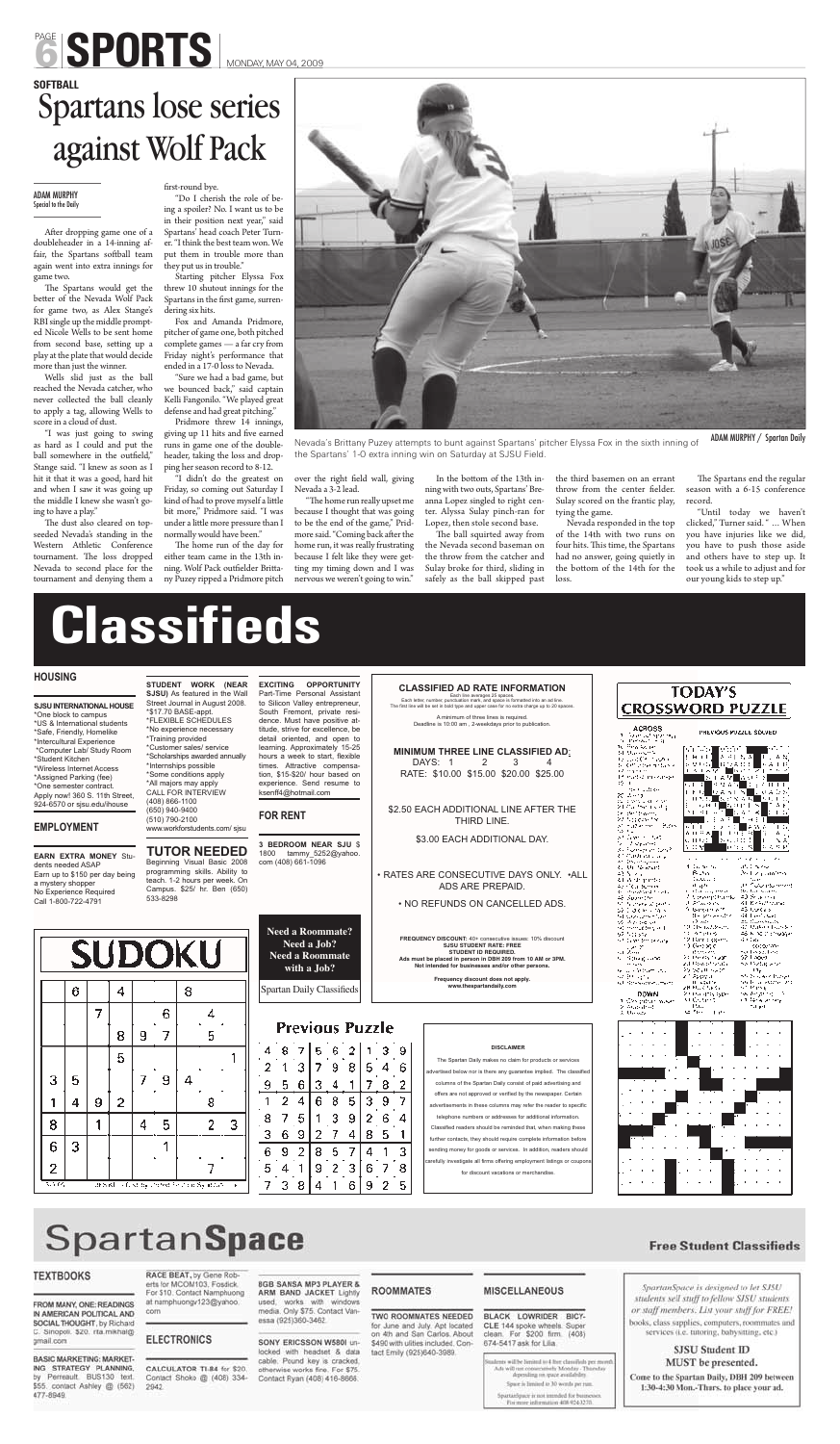Dwight Bentel Hall, Room 209 One Washington Square San Jose, CA 95192-0149

News: 408-924-3281 Advertising: 408-924-3270 Fax: 408-924-3282 News e-mail: spartandaily@casa.sjsu.edu Advertising e-mail: spartandailyads@casa.sjsu.edu

#### **SENIOR EDITORIAL STAFF**

VANESSA ALESSI, Advertising Director DARREN MITCHELL, Assistant Advertising Director KRISTI RIGGS, Creative Director EMILY JAMES, Assistant Creative **Director** 

JOHN HORNBERG, Executive Editor TOMMY WRIGHT, Managing Editor CARLOS A. MORENO, Photo Editor JON XAVIER, Online Editor ANDREA FRAINIER, Opinion Editor RYAN BUCHAN, Sports Editor MATTHEW KIMEL, Sports Editor CHRIS CURRY, Arts & Entertainment Editor ALLIE FIGURES, Arts & Entertainment Editor JOEY AKELEY, Multimedia Editor KAAJAL MORAR, Features Editor KIMBERLY TSAO, Features Editor ELISHA MALDONADO, Investigations Editor MEGAN HAMILTON, Production Editor YA-AN CHAN, Copy Editor ANGELO LANHAM, Copy Editor

#### **SENIOR ADVERTISING STAFF**

#### **STAFF WRITERS**

JESSICA AYALA, MARCOS BLANCO, HANK DREW, DOMINIQUE DUMADAUG, KELLY ENOS, JESSICA FROMM, BRETT GIFFORD, MERRIL GUZMAN, ANDREW HERNDON, ELIZABETH KANG, MICHAEL LE ROY, DAN LU, ANDREA MUNIZ, SAMANTHA PATTERSON, JUSTIN PERRY, MINH PHAM, HARVEY RAÑOLA, SCOTT REYBURN, SAMANTHA RIVERA, JULIANNE SHAPIRO, HOLLY SZKOROPAD, STEPHANIE VALLEJO, RALPH WARNER

> **SENIOR STAFF WRITERS** TARA DUFFY DANIELLE TORRALBA DAVID ZUGNONI

**ADVERTISING STAFF** ASHLEY CHAVIRA, DIEP DINH, SAMANTHA INOUYE, KHALID JIVANI, RYAN KINGSLAND, LILIA LUNA, SHOKO MASUDA, RITA MIKHALTCHOUK, NAMPHUONG VAN



SCOTT REYBURN<br>Staff Writer  $\frac{1}{\sqrt{2}}$ 

There is another type of flu that is spreading — it's the Twitter flu.

#### **ILLUSTRATOR** CARTY SEWILL

#### **PHOTOGRAPHERS**

MIKE ANDERSON STEFAN ARMIJO SANDRA SANTOS YOUNG-SUNG KWON

#### **ADVISERS**

His most significant decision was upholding abortion rights in Planned Parenthood v. Casey. Otherwise, Souter was rarely in the spotlight.

RICHARD CRAIG, News MACK LUNDSTROM, News JAN SHAW, News MICHAEL CHEERS, Photojournalism TIM HENDRICK, Advertising TIM BURKE, Production Chief TIM MITCHELL, Design JOHN SHRADER, Multimedia PAT WALLRAVEN, Business Manager

> **DISTRIBUTION** ANDREW IDUL GURDIP CHERA

#### **OPINION PAGE POLICY**

 Letters to the editor may be placed in the letters to the editor box in the Spartan Daily office in Dwight Bentel Hall, Room 209, sent by fax to (408) 924-3282, e-mailed to spartandaily@casa.sjsu. edu or mailed to the Spartan Daily Opinion Editor, School of Journalism and Mass Communications, San Jose State University, One Washington Square,

San Jose, CA 95112-0149. Letters to the editor must contain the author's name, address, phone number, signature and major. Letters become property of the Spartan Daily and may be edited for clarity, grammar, libel and length. Only letters of 300 words or less will be considered for publication.

 Published opinions and advertisements do not necessarily reflect the views of the Spartan Daily, the School of Journalism and Mass Communications or SJSU. The Spartan Daily is a public forum.

## MONDAY, MAY 04, 2009 **OPINION** Recently, celebrity narcis-<br>sism has been on the rise. Before<br>celebrities would shy away from



### Another woman on the US Supreme Court will add gender balance

It wasn't until President George W. Bush's second term that he got the chance. Before then, it hadn't happened since 1994.

On Friday, Justice David Souter announced his retirement from the U.S. Supreme Court, giving President Barack Obama the chance to nominate a new Supreme Court justice.

Souter was nominated by the first President Bush and took his seat on the bench in 1990. Souter started on the right, but

> The president needs to choose a woman to replace Souter. The only other woman to serve on the court, Sandra Day O'Connor, retired from the court in 2006. Due to questions about Ginsburg's health, Obama needs to make sure there is at least one female voice on the bench for years to come.

Aside from someone who will defend the powerless (and is qualified with knowledge in constitutional law), gender is the most important thing. A man can defend women's rights, but a woman has experienced the bias firsthand.

later moved to the liberal side of the court.

The two justices Bush appointed to the Supreme Court were young and unabashedly conservative. Supreme Court justices serve lifetime terms. To keep the court level, Obama needs to pick a young, liberal woman.

TOMMY WRIGHT<br>Managing Editor Managing Editor

According to a Saturday Washington Post article, Souter was more reluctant than any other justice to reveal himself.

This is the final appearance of "Wright on the Left." Tommy Wright is the Spartan Daily managing editor.

On Friday, Obama interrupted press secretary Robert Gibbs to discuss his impending

decision.

For those living under a rock, Twitter is a social networking Web site that allows users to post and read others' bite-sized text updates, sort of in the same vein as a Facebook update but magnified.

I'm a quality over quantity guy. If I have something meaningful to say, I'll only tell people I know well — not the hundreds or thousands of acquaintances who follow my Twitter feed.

> "I will seek someone who understands that justice isn't about some abstract legal theory or footnote in a case book; it is also about how our laws affect the daily realities of people's lives — whether they can make a living and care for their families; whether they feel safe in their homes and welcome in their

Recently, celebrity narcissism has been on the rise. Before celebrities would shy away from paparazzi. They now seek them out for the attention.

own nation," Obama said.

Earlier in the conference, Gibbs was asked how important diversity would be in selecting a nominee for the Supreme Court.

Gibbs said that diversity of experience is a key factor in choosing a potential justice, and that is included as part of diversity of race or being a woman.

The behavior that celebrities are up to points to a condition called narcissism which the authors say may be spreading to the culture at large.

People who would once strive to become a lawyer or a doctor now grow up striving to be a celebrity. Striving to be a celebrity is not necessarily a bad thing, but aiming to be a narcissistic one is a different story.

"But at the same time, the president is going to look for the person that he thinks is most and best qualified to serve in a position of such unparalleled importance," he said.

Obama was the most qualified person to be president, and he happened to be black. I hope he chooses the most qualified person to join Supreme Court, who happens to be a woman of a diverse background.

Obama opposed the nomination of both John Roberts and Samuel Alito, Bush's two court appointees. His stances then are similar to his current view.

The tier of thoughtful quality starts with normal prose and the derivative of that is blogging.

The derivative of blogging is Facebook and at the bottom of the barrel, the derivative of Facebook is Twitter.

"In his work in the White House and the Solicitor General's Office, (Roberts) seemed to have consistently sided with those who were dismissive of efforts to eradicate the remnants of racial discrimination in our political process," then-Sen. Obama said in September 2005 to explain voting against nominating Roberts. "In these same positions, he seemed dismissive of the concerns that it is harder to make it in this world and in this economy when you are a woman rather than a man."

My grumbles aside, Twitter can be used in a meaningful way. Twitter can have some good uses such as posting a warning to people about some sort of

danger happening and helpful information such as an internship opportunity, a job listing, an enlightening story or an intriguing news story.  $C^{\text{max}}$  and  $C^{\text{max}}$  space  $C^{\text{max}}$ 

Jeep My rwitter

NOW

There are also Twitter feeds actually worth reading such as Charles Barkley's feed created by TNT that was a fake but really funny.

In January 2006, Obama said Alito tended to take the side of "the powerful against the powerless."

### Aside from someone who will defend the powerless (and is qualified with knowledge in constitutional law), gender is the most important thing. A man can defend women's rights, but a woman has experienced the bias first hand.

When Gibbs was asked if Obama might consider someone who is not currently a judge, he left the possibility open.

All of the current justices have sat on different circuits of the U.S. Court of Appeals. The Supreme Court has not always been dominated by former federal judges. Chief Justice Earl Warren led the court to a unanimous decision in 1954 on the case of Brown v. Board of Education, ending segregation in pub-

lic schools.

Warren also ruled on Miranda v. Arizona, which led to the Miranda Rights. Another important decision he made, Griswold v. Connecticut, recognized the constitutional right to privacy.

> The content of the article was accurate but misleading because of readily available information that was not included and that would have changed the interpretation.

Former Chief Justice William Rehnquist also had no judicial experience before he was appointed to the Supreme Court in 1972.

Justice Ruth Bader Ginsburg, the only woman on the Supreme Court, is 76 and had surgery to remove cancer in February.

> The article on Wednesday needlessly raised students' concerns about the availability of classes and the possible discontinuation of the meteorology program.

Would you want to know that I've eaten a ham and cheese sandwich, bought a new pair of LeBron shoes or went number two in the bathroom in the past few minutes?

Well, you can know what I do at every waking moment of my life by following my Twitter feed.

What is Twitter you say?

It might just be me being jaded, but how narcissistic can you be to tell everyone what you do at all times?

I'll point you to a book called, "The Mirror Effect: How Celebrity Narcissism Is Seducing America" by Drew Pinsky and Mark Young, for more information.

The thesis of the book basically is about the celebrity behavior we consume on a daily basis. Behavior such as celebrities treating rehab like vacation attracts a large audience.

Our society seems to envy celebrities. By putting celebrities on a pedestal and dangling them over the public, society now seeks to become a celebrity.

Social networking Web sites such as Facebook and Twitter perpetuate this by giving people who crave attention an avenue to send and receive it.

For example, with YouTube all you have to do is make a video defending Britney Spears like Chris Crocker and bowom, you

have thrown your hat in the ring of fame.

Larry King, Donovan Mc-Nabb and Barry Bonds, just to name a few, have a Twitter. Hell, the Spartan Daily has one and my mom might have one that I don't even know about.

One night, I almost coughed up my water when watching ESPN SportsCenter because a random pop-up box promoting their Twitter appeared out of nowhere. I'm pretty sure I'm informed enough from all the sports stuffed down my throat by the armada of ESPN channels.

I'm a stout believer in the First Amendment, but seriously.

A thoughtful message can now be boiled down from what should be a few hundred words long to a grammatically incorrect 15-word "tweet," the Twitter slang word for update or post.

Did people run out of meaningful things to say?

Social networking Web sites such as Twitter aren't going away. I'll just stay being my modest self and let the people of additive personality continue on with their tweets.

Scott Reyburn is a Spartan Daily staff writer.

Carly Simon has never admitted who her song, "You're So Vain," is specifically about? Some popular guesses include Mick Jagger, Cat Stevens, Kris Kristofferson, James Taylor and Warren Beatty — all Simon's past lovers.

### **—carlysimon.com**

### **DID YOU KNOW...**

### **LETTER** TO THE **EDITOR:**

In response to "Meteorology future is mostly cloudy," which appeared in the April 29 issue of the Spartan Daily:

If the goal of a newspaper article is to foster a well-informed readership, the lead article on admissions issues in meteorology on April 29 failed.

It is true that some CSUeligible students from outside Santa Clara County were denied admission to meteorology, but only those who applied between November 20 and 30 of 2008. All eligible students who applied between October 1 and November 19 were accepted, 82 percent of the time that applications were accepted.

For meteorology and other programs that are unique to SJSU or are offered by only a small number of other CSU campuses, this was a one-time action to help deal with a dramatic over-enrollment problem. In the future, all eligible applicants to programs with limited availability elsewhere will be accepted. It is a very good thing when articles accurately inform readers and motivate them to action; it is part of promoting civic engagement.

Articles that mislead promote disengagement and cynicism. For the large group of people who are working hard to deal with SJSU's enrollment problems, to have their efforts misrepresented is disheartening.

I trust that none of these outcomes was intended by the reporter or the Spartan Daily.

Robert G. Cooper Jr., Ph.D. Associate Vice President, Undergraduate Studies

To read the full To read the full<br>"Meteorology" article, visit visit **theSpartanDaily. heSpartanDailcom**